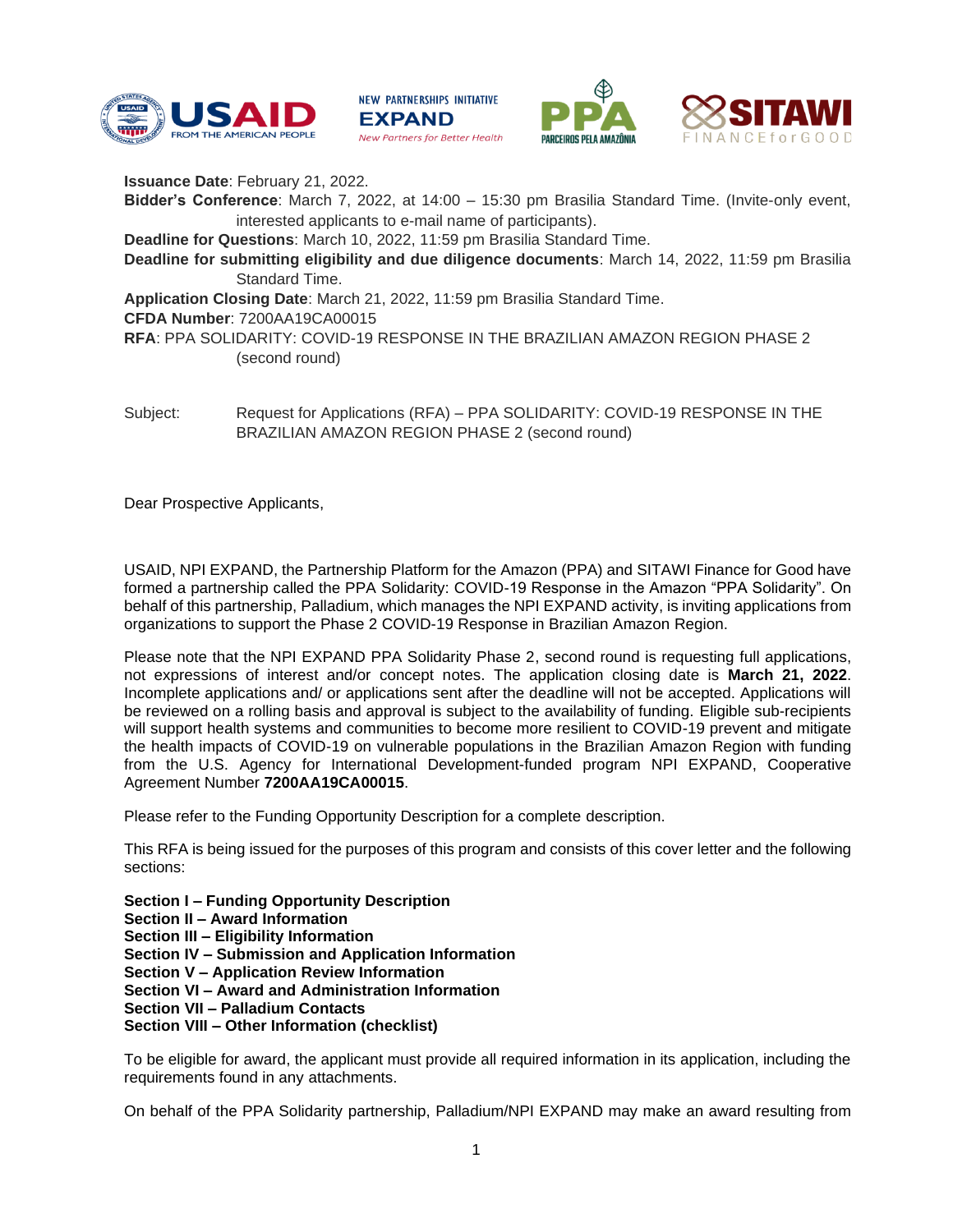







this RFA to the responsible applicant(s) whose application(s) conforming to this RFA offers the greatest value. NPI EXPAND may (a) reject any or all applications; (b) accept other than the lowest cost application; (c) accept more than one application; and (d) waive informalities and minor irregularities in applications received.

NPI EXPAND may make an award on the basis of initial applications received, without discussions. Therefore, each initial application must contain the applicant's best terms from a cost and technical standpoint. Issuance of this RFA does not constitute an award commitment on the part of Palladium, USAID, PPA or SITAWI. Nor does it commit these parties to pay for costs incurred in the preparation and submission of an application. Applications are submitted at the risk of the applicant, and all preparation and submission costs are at the applicant's expense.

All questions regarding this RFA should be submitted to EXPAND.EOI@thepalladiumgroup.com Please CC: [francia.poholchuk@thepalladiumgroup.com;](mailto:francia.poholchuk@thepalladiumgroup.com) felipe.storch@thepalladiumgroup.com; and igor.albuquerque@thepalladiumgroup.com [use subject line: RFA # 2/ NPI EXPAND BRAZIL PPA Solidarity Phase 2 - NAME OF ORGANIZATION]. The Technical Evaluation Committee (TEC) may (a) reject any or all applications; (b) accept applications for reasons other than cost; or (c) accept more than one application (see Section V - Application Review Information).

Palladium on behalf of PPA Solidarity intends to award a Fixed Amount Award (FAA) but reserves the right to award any other form of assistance agreement. Palladium may waive informalities and minor irregularities in applications received.

Successful Applicants will be responsible for ensuring achievement of the program objectives. Please refer to the Funding Description section of this RFA for a complete statement of goals and expected results.

Subject to availability of funds, the partnership intends to provide USD 100,000 (approximately BRL 520,000) up to USD 250,000 (approximately BRL 1.3 million) awarded per organization. Organizations may be eligible for multiple grants simultaneously up to USD 250,000 per grant. Applicant budgets should be presented in BRL. Applications may be received in Portuguese or English.

Grants will be awarded on a rolling basis with a performance period up to 12 months.

Applications will be reviewed on a rolling basis, but Palladium requires that applications be submitted electronically (e-mailed) to [EXPAND.EOI@thepalladiumgroup.com](mailto:EXPAND.EOI@thepalladiumgroup.com) Please CC: [francia.poholchuk@thepalladiumgroup.com;](mailto:francia.poholchuk@thepalladiumgroup.com) [felipe.storch@thepalladiumgroup.com;](mailto:felipe.storch@thepalladiumgroup.com) and igor.albuquerque@thepalladiumgroup.com [use subject line: RFA #2/ NPI EXPAND BRAZIL PPA Solidarity Phase 2 - NAME OF ORGANIZATION] no later than **March 21, 2022, 11:59 pm Brasilia Standard Time.** Applicants will receive notice of the time and log-in details for a virtual bidder's conference to address questions pertaining to the second round of this RFA.

Sincerely,

Francia Poholchuk

Grants Management Director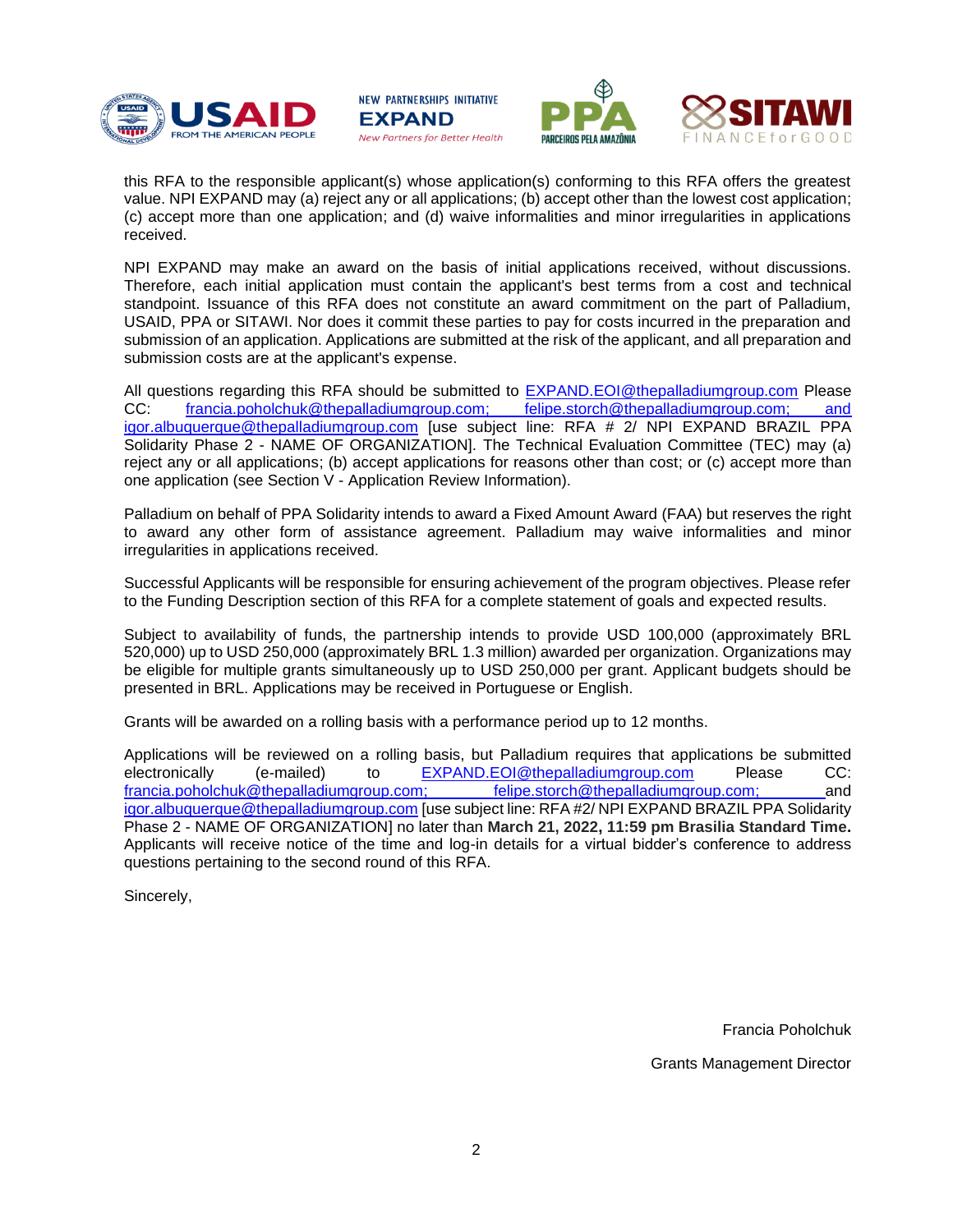







# **Request for Full Applications (RFA)**

## **PPA SOLIDARITY: COVID-19 RESPONSE IN THE**

## **BRAZILIAN AMAZON REGION**

## **Phase 2 (second round)**

**Issuance Date**: February 21, 2022.

**Bidder's Conference**: March 7, 2022, at 14:00 – 15:30 pm Brasilia Standard Time. (Invite-only event, interested applicants to e-mail name of participants).

**Deadline for Questions**: March 10, 2022, 11:59 pm Brasilia Standard Time.

**Deadline for submitting eligibility and due diligence documents**: March 14, 2022, 1:59 pm Brasilia Standard Time.

**Application Closing Date**: March 21, 2022, 11:59 pm Brasilia Standard Time.

**CFDA Number**: 7200AA19CA00015

**RFA**: PPA Solidarity: COVID-19 RESPONSE IN THE BRAZILIAN AMAZON REGION PHASE 2 (round 2)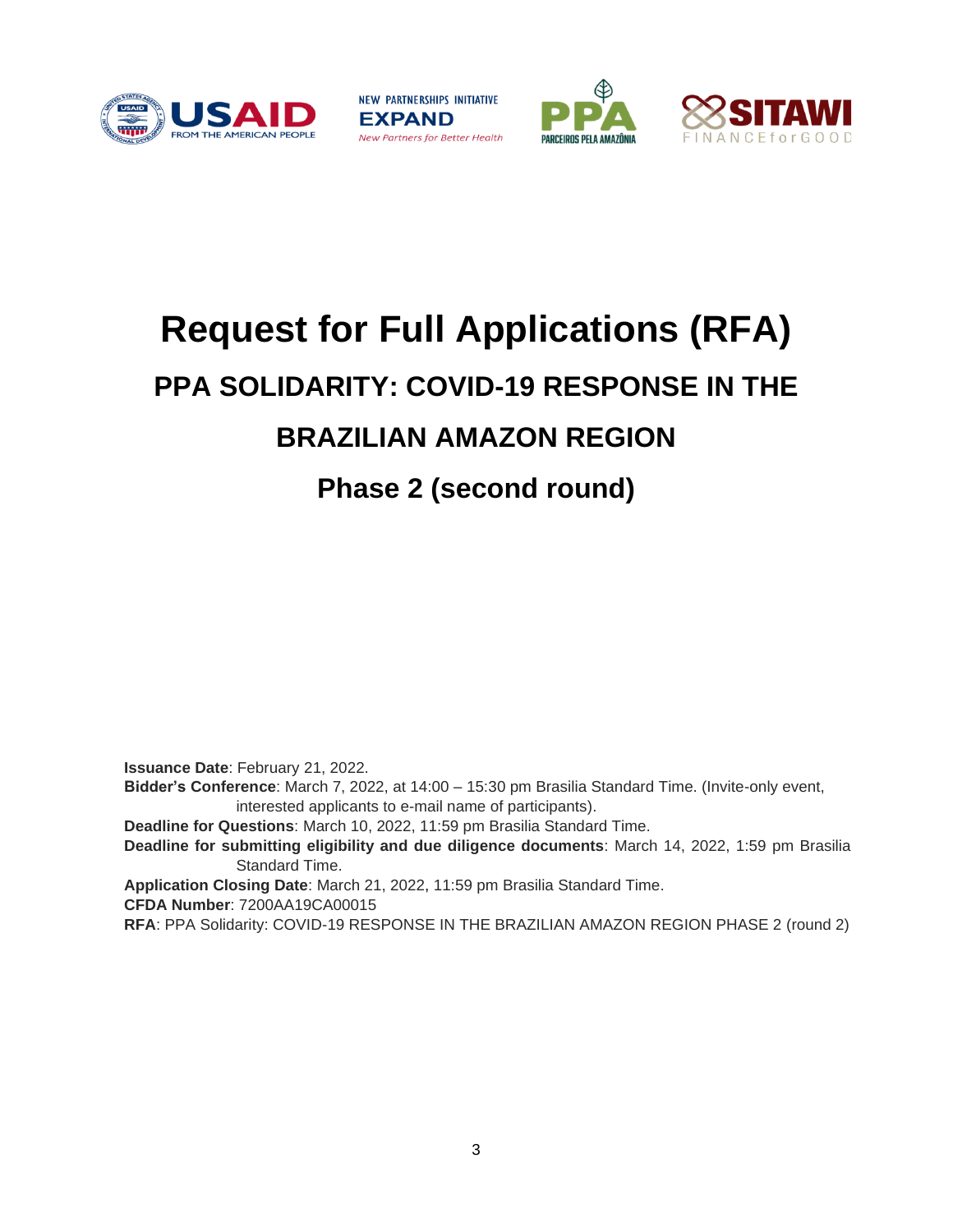







## **Contents**

| Objective One: Accelerate widespread and equitable access to and delivery of safe and effective COVID-                                                                                                                                                                                              |
|-----------------------------------------------------------------------------------------------------------------------------------------------------------------------------------------------------------------------------------------------------------------------------------------------------|
| Strategy 1: Scale-up COVID-19 vaccine demand generation, risk communication and community<br>engagement (RCCE) activities to reach indigenous, quilombola and other vulnerable groups in the nine<br>Strategy 2 & 3: Scale up COVID-19 Service Delivery and Human Resources for Health Trainings to |
| Objective 2: Reduce morbidity and mortality from COVID-19, mitigate transmission, and strengthen health                                                                                                                                                                                             |
| Strategy 2: Scale up infection prevention control (IPC) measures to targeted populations in the nine                                                                                                                                                                                                |
|                                                                                                                                                                                                                                                                                                     |
|                                                                                                                                                                                                                                                                                                     |
|                                                                                                                                                                                                                                                                                                     |
|                                                                                                                                                                                                                                                                                                     |
|                                                                                                                                                                                                                                                                                                     |
|                                                                                                                                                                                                                                                                                                     |
|                                                                                                                                                                                                                                                                                                     |
|                                                                                                                                                                                                                                                                                                     |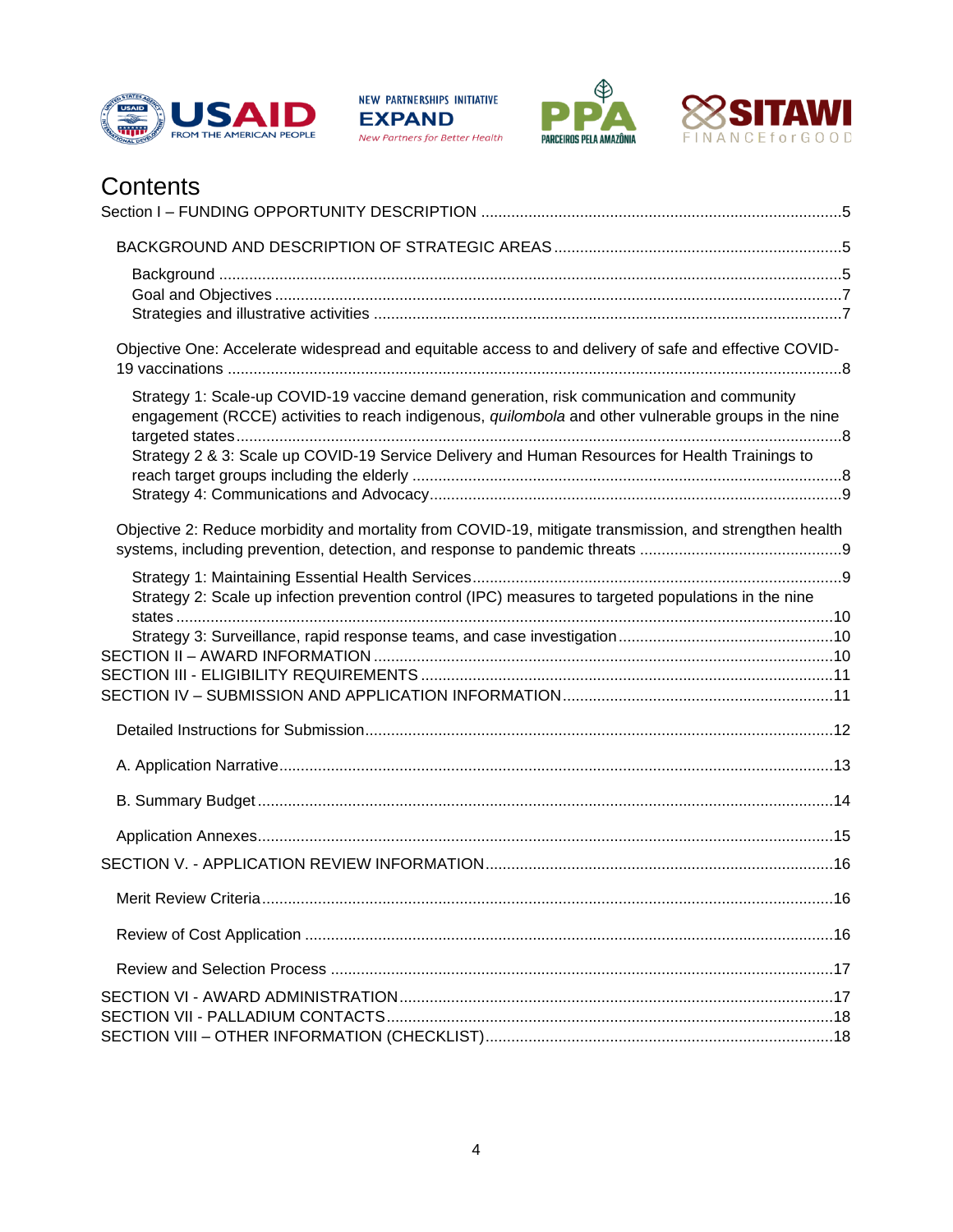





## **REQUEST FOR FULL APPLICATIONS (RFA): PPA SOLIDARITY: COVID-19 RESPONSE IN THE BRAZILIAN AMAZON REGION PHASE 2 (round 2)**

## <span id="page-4-0"></span>**Section I – FUNDING OPPORTUNITY DESCRIPTION**

The purpose of this request for applications is to solicit applications from local organizations that can provide immediate support to targeted vulnerable communities of Brazil's Amazon to prevent and mitigate the health impacts of COVID-19.

This is the second round of Requests for Full Applications (RFA) for the NPI EXPAND PPA Solidarity: COVID-19 Response in the Brazilian Amazon Region Phase 2. Please note that applications will be received and reviewed on a rolling basis and approval is subject to funding. Incomplete applications and/ or applications submitted after the deadline will be automatically disqualified.

## <span id="page-4-1"></span>**BACKGROUND AND DESCRIPTION OF STRATEGIC AREAS**

## <span id="page-4-2"></span>**Background**

Since the World Health Organization (WHO) declared the Coronavirus Disease-2019 (COVID-19) a pandemic due to the global spread of SARS-CoV-2 ("COVID-19"), with over 23 million confirmed COVID-19 cases and 621,578 deaths, Brazil is the second most affected country after the United States (Johns Hopkins Coronavirus Resource Center 11/30/2021).

The Brazilian Amazon Region continues to be extremely vulnerable to the devastating effects of the COVID-19 pandemic. The pandemic has shed light on the medical desert that is the Amazon Region, where in addition to profound socioeconomic inequalities, there is a general absence of public health policies, equipment, and human resources. Indigenous, *quilombola*, traditional, riverine, and urban populations are severely affected by

| Tabela 1. Números COVID-19 na Amazônia Brasileira |            |          |                                     |                                                 |
|---------------------------------------------------|------------|----------|-------------------------------------|-------------------------------------------------|
|                                                   | # Casos    | # Mortes | % População<br>com apenas 1<br>dose | % População com<br>esquema vacinal<br>completo* |
| <b>Brasil</b>                                     | 23.215.551 | 621.578  | 75,53%                              | 68,73%                                          |
| Acre                                              | 90.299     | 1.854    | 61,61%                              | 47,73%                                          |
| Amapá                                             | 130.239    | 2.032    | 56,83%                              | 39%                                             |
| <b>Amazonas</b>                                   | 457.408    | 13.860   | 64,48%                              | 54%                                             |
| Maranhão                                          | 375.086    | 10.427   | 63,79%                              | 51,78%                                          |
| <b>Mato Grosso</b>                                | 582.373    | 14.144   | 71,18%                              | 59,99%                                          |
| Pará                                              | 634.851    | 17.261   | 66,82%                              | 61,32%                                          |
| Rondônia                                          | 293.052    | 6.795    | 67,65%                              | 58,84%                                          |
| Roraima                                           | 134.053    | 2.082    | 53,83%                              | 38,64%                                          |
| <b>Tocantins</b>                                  | 245.897    | 3.976    | 65,17%                              | 53,62%                                          |
| Região<br>Amazônica                               | 2.943.258  | 72.431   |                                     |                                                 |

Vacinação no Brasil e Estados Amazônicos atualizado 18 de Janeiro, 2022, Fonte:

https://especiais.g1.globo.com/bemestar/vacina/2021/mapa-brasil-vacina-covid/

Casos e Mortes por COVID-19 no Brasil e nos Estados Amazônicos atualizado em 18 de Janeiro, 2022. Fonte: https://especiais.g1.globo.com/bemestar/coronavirus/estados-brasil-mortes-casosmedia-movel/

the pandemic, particularly due to the lack of medical supplies, equipment and infrastructure needed to treat more severe cases of COVID-19. As noted in Table 1 below, the Amazon Region has confirmed almost 3 million COVID-19 cases and over 72 thousand deaths. It is also very likely that cases have been dramatically underreported due to lack of testing and treatment. On January 14, Manaus, Amazonas mourned the oneyear anniversary of the collapse of the local health system due to the surge in infections caused by the Gamma variant, which led to an increase in hospitalizations and massive demand in oxygen consumption. The city was one of the first hit by this variant of concern, and the city faced a serious shortage of oxygen that led to the deaths of over 60 hospitalized patients, but also of those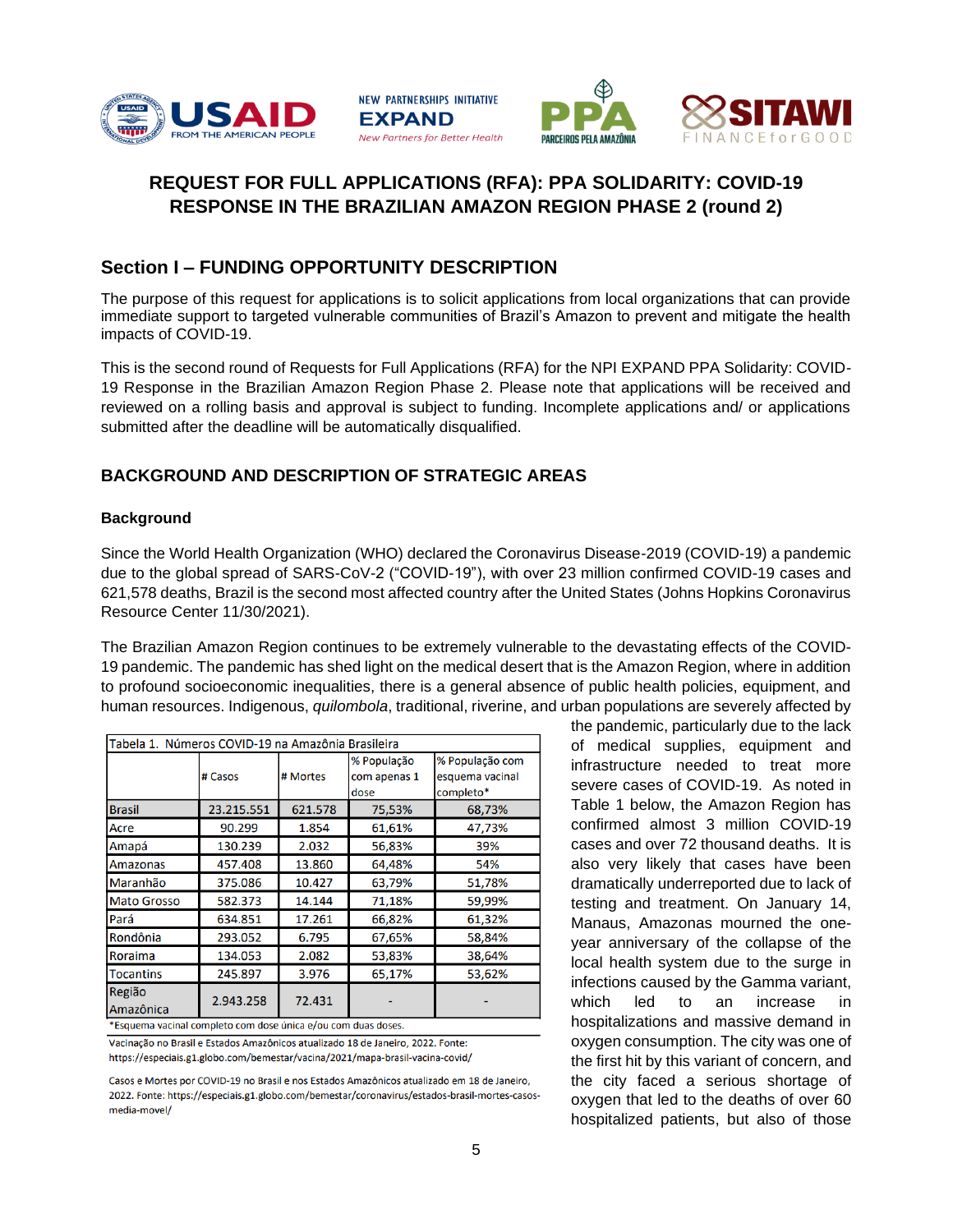







undergoing oxygen therapy at home while waiting for vacancies in hospitals. At the time, over 500 patients were rushed to ICUs in hospitals around the country because of the logistical challenges to supply Manaus with oxygen. Gamma and Delta were the predominant variants in Brazil until December 2021. By mid-January 2022, the Omicron variant has become the dominant variant of concern in Brazil, contributing to a new wave of cases, and overwhelming health systems. Country-wide private and public sectors are rapidly running out of rapid antigen tests and also of RT-PCR testing kits.

On November 30, 2021, ANVISA (Brazilian National Agency for Health Surveillance) reported the identification of the first two cases of Omicron variant in Brazil, which were the first cases identified in Latin America. Since then, the Omicron variant of SARS-CoV-2 has led to a spike in infections in Brazil with a rolling average of 69,010 new daily cases reported on 14 January, up from 22,626 a week earlier. Public health specialists indicate that the actual increase is likely to be significantly higher because of insufficient testing and failing public health databases. On 12 January 2022, the Brazilian Association of Diagnostic Medicine (Abramed) issued a communication alerting of test shortage and reinforcing prioritization of frontline workers over patients with few symptoms or asymptomatic for testing.

COVID-19 vaccination efforts have gradually increased in the country but are still lagging. As of January 18, 2022, 75,53 percent of Brazil's population (approximately 162 million people) have been vaccinated with their first dose, and 68,73 percent of the population (approximately 147 million people) are now immunized with either the single dose vaccine and/or two doses. Third dose boosters started being administered in late 2021, with a shorter interval to slow down the spread of new variants in the country.

In the last few months there have been increased efforts to promote vaccination across the Amazon Region states (as noted in Table 1), with more than 50 percent of the population having received their first vaccine dose. Except for Roraima, Amapá and Acre, all other Brazilian Amazon state have over 50 per cent of their population immunized with a single dose and/or two doses. Lack of information, fake news, confusion regarding the intervals between doses, the delay in launching a national immunization campaign, shortage of vaccines, and fear of adverse effects are among the main causes for Brazilians not showing up for their first, second and/ or third and fourth doses. The slow roll-out and uptake of vaccines is particularly concerning with the arrival of new COVID-19 variants in the Brazilian Amazon. This becomes an even greater challenge with the approval of the immunization of children. On December 16, 2022, ANVISA authorized the vaccination of minors with the Pfizer vaccine. On January 5, The Ministry of Health included children aged 5 to 11 years in the National Plan for the Operationalization of Vaccination Against Covid-19. Vaccination of teenagers aged 12 to 17 was already authorized in the last quarter of 2021. Immunosuppressed and the elderly are already eligible for the fourth dose booster.

This RFA seeks partners to expand and intensify COVID-19 responses through joint actions. With the continued burden of COVID-19 in the Amazon Region, state and municipal health agencies need partners to support risk communication and community engagement, contact tracing, vaccine roll-out, and maintenance of essential health services. They also need partners that can provide hospitals and primary care facilities with equipment and supplies to manage the influx of cases that are straining health facilities. Healthcare providers in the region need to improve their knowledge and skills related to complex care for severe and critical illness with evidence-based tools and approaches that can be quickly adapted and translated for the local context. Community health workers need access to tools, approaches, logistics and supplies to promote vaccine rollout efforts, reduce community transmission, and prevent hospitalization.

This RFA will support local civil society organizations (CSOs) and encourages partnerships and collaboration with private sector organizations, and/or local partners including associations, cooperatives, community-based groups, NGOs, among others, to increase response capacity and prevent vulnerable populations from being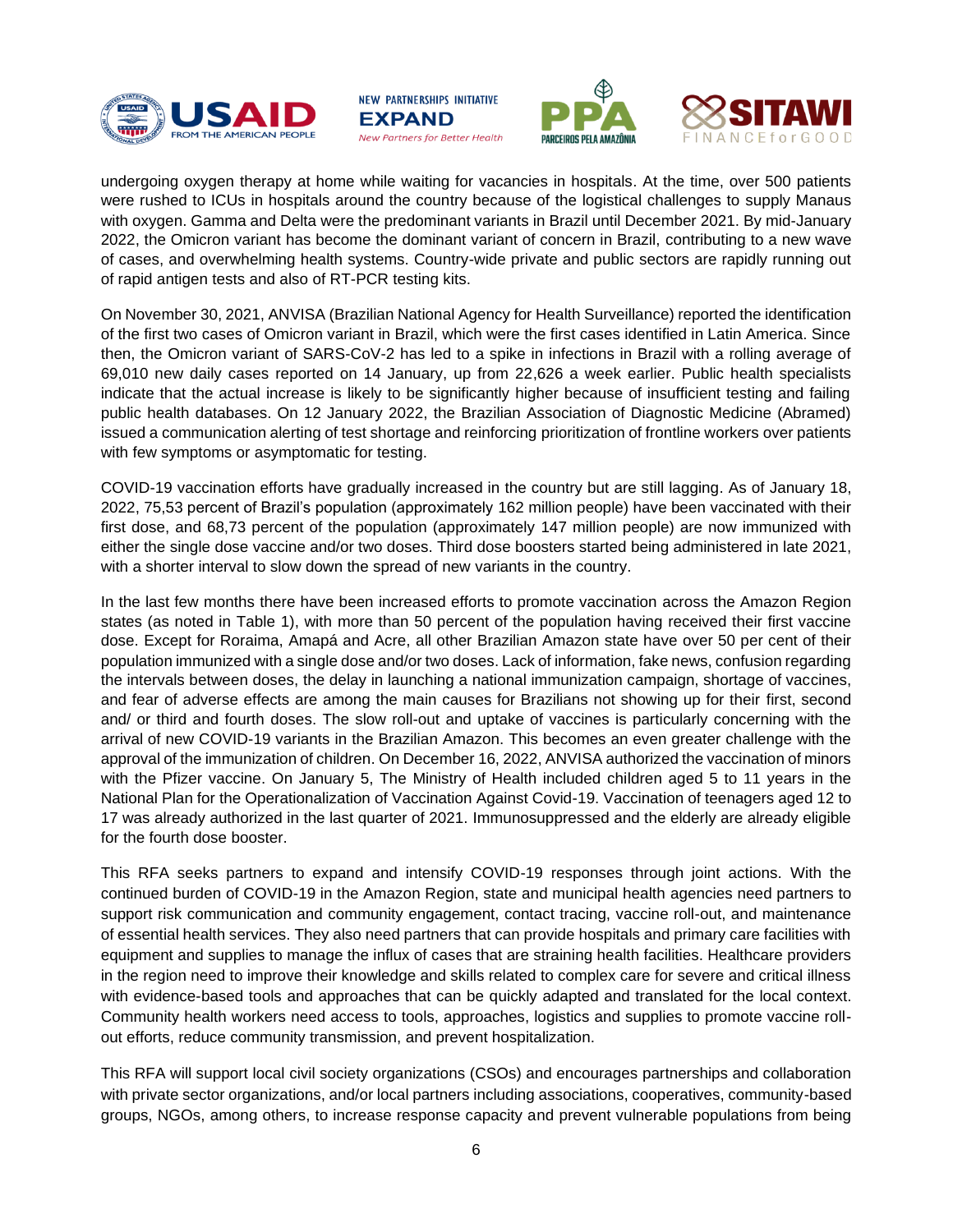







further at risk to COVID-19. The activity will prioritize infection prevention control measures as well as locally appropriate risk communication campaigns that enable vulnerable households to protect themselves through preventive measures or to access necessary health services (testing, referral, treatment). The activity will support local health systems (hospitals and health units) with supplies and equipment to manage the virus and provide contact tracing and surveillance activities in alignment with federal, state and municipal health guidelines. This RFA will support activities in one or multiple states of the Brazilian Amazon Region: Acre, Amapá, Amazonas, Pará, Rondônia, Roraima, Tocantins, Mato Grosso and Maranhão.

In addition to responding to the health impacts of COVID-19, this RFA will support new and underutilized partners (NUPs) through a combination of grant-making and technical assistance, supporting local organizations to expand the reach of innovative and locally relevant interventions that bolster community-based emergency response efforts and reach more people with lifesaving information, supplies, equipment, and services.

## <span id="page-6-0"></span>**Goal and Objectives**

NPI EXPAND will identify new and underutilized partners (NUPs) in the Amazon who are well-positioned to support the COVID-19 health response in the region. NUPs can serve as an extension of the health sector to indigenous and other vulnerable communities. They can create linkages between remote communities while building trust in healthcare workers and COVID-19 vaccination, surveillance, and treatment efforts. The overall goal of this RFA is to support USAID Brazil and the Government of Brazil to provide immediate support to targeted vulnerable communities of the Brazilian Amazon Region to prevent and respond to COVID-19. Activities are expected to collaborate with federal, state, and municipal authorities. Targeted vulnerable communities primarily include indigenous, *quilombola* and other traditional forest-dependent peoples, street populations, female-headed households, crowded and impoverished urban areas, remote rural populations, and Venezuelan migrants. This RFA is intended to provide immediate support to targeted vulnerable communities in the Amazon Region in prevention and response to COVID-19.

The specific objectives include:

- Accelerate widespread and equitable access to and delivery of safe and effective COVID-19 vaccinations.
- Reduce morbidity and mortality from COVID-19, mitigate transmission, and strengthen health systems, including prevention, detection, and response to pandemic threats.

#### <span id="page-6-1"></span>**Strategies and illustrative activities**

NPI EXPAND is inviting full applications from eligible organizations to support the PPA Solidarity COVID-19 Response in the Brazilian Amazon Region. The new and underutilized partners will implement targeted interventions in support of local health systems responding to COVID-19. Organizations are invited to propose locally led, evidence-based, sustainable solutions under the below listed areas of intervention. Full application do not need to respond to all technical areas/strategies below.

Local organizations may seek funding to work in one or multiple states of the Brazilian Amazon Region: Acre, Amapá, Amazonas, Pará, Rondônia, Roraima, Tocantins, Mato Grosso and Maranhão. NUPs may also identify and collaborate with additional local partners such as, but not limited to associations, cooperatives, communitybased groups to increase their capillarity and reach of vulnerable populations. NUPs are also encouraged to seek collaboration and partnerships with private sector donors in the region to increase the impact of their initiatives.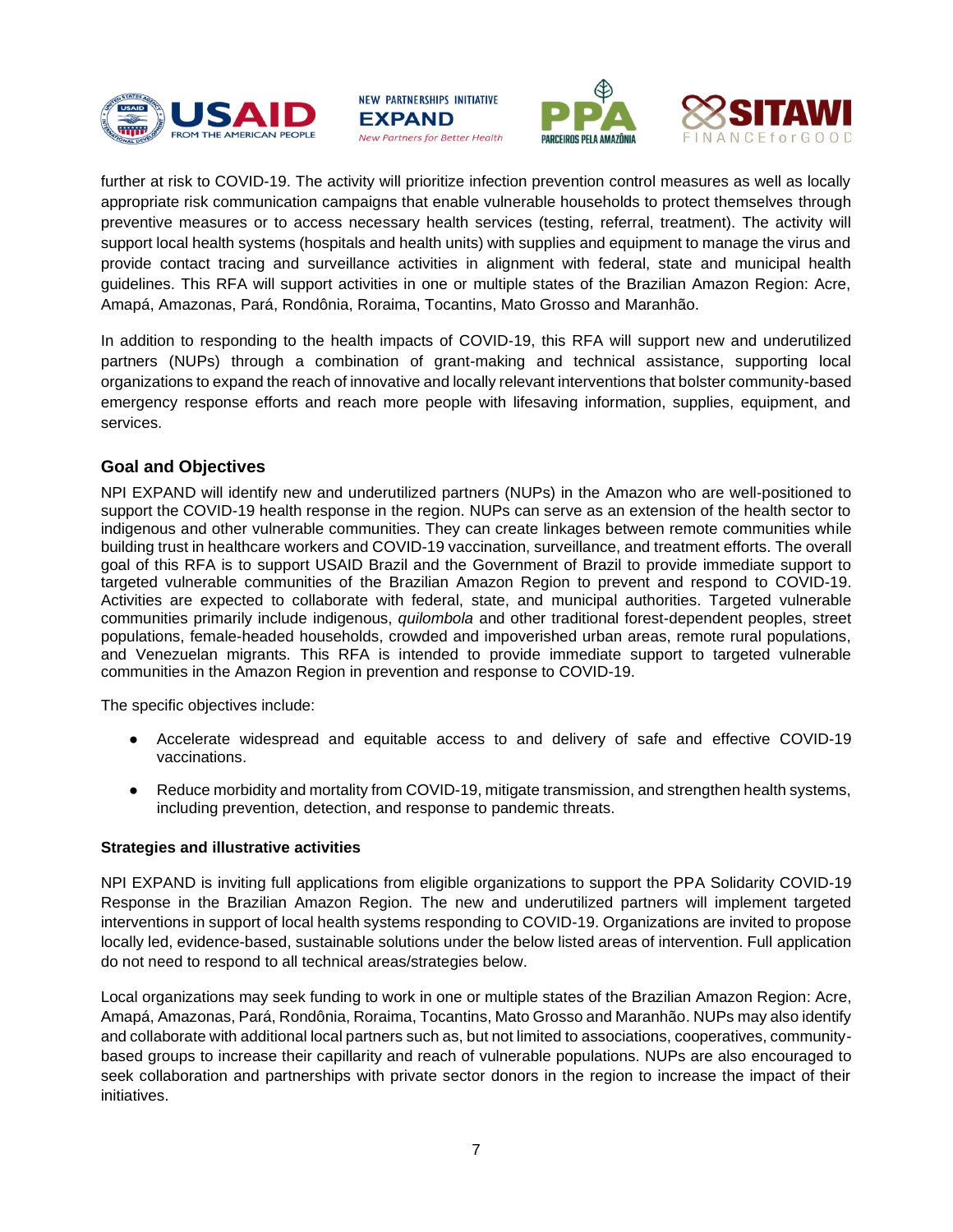







Successful applications will address the objectives above through one or more of the following **Core Strategies:**

## <span id="page-7-0"></span>**Objective One: Accelerate widespread and equitable access to and delivery of safe and effective COVID-19 vaccinations**

<span id="page-7-1"></span>**Strategy 1: Scale-up COVID-19 vaccine demand generation, risk communication and community engagement (RCCE) activities to reach indigenous,** *quilombola* **and other vulnerable groups in the nine targeted states**

#### *Illustrative Activities*

- Coordinate with relevant government authorities to support distribution of government-approved COVID-19 messages and materials (posters, flyers) using relevant community health and response structures.
- Reflect global and local best practices ensuring that populations are equipped with global, evidencebased strategies, job aides, and competencies to generate confidence, and address vaccine hesitancy through a combination of global best practices in messaging that are adapted and translated to the Amazon context.
- Support interpersonal risk communication and community engagement (RCCE). Loud-speaker, drama, key influencer training, and other locally relevant channels will be utilized to increase awareness and trust in local vaccination campaigns.
- Work with federal, state, and municipal authorities, and local community leaders to reduce misconceptions, stigma and discrimination that may arise from fear about COVID-19 vaccines.
- Deploy appropriate communication platforms (radio, text, posters, community health assistants, community health volunteers, social media) that transmit risk communication messages to religious and traditional leaders and other trusted community leaders and health workers to enable them to access up-to-date data, guidance, and best practices in COVID-19 prevention, testing, and treatment.
- Train and/or strengthen the capacity of health care workers and non-health care workers on risk communication and community engagement (RCCE).
- Provide informal education and peer support to alleviate psychosocial stressors exacerbated by COVID-19.

## <span id="page-7-2"></span>**Strategy 2 & 3: Scale up COVID-19 Service Delivery and Human Resources for Health Trainings to reach target groups including the elderly**

#### *Illustrative Activities*

- Support public and private health sectors with goods (e.g., cold storage kits, fuel, and logistics support, among others), evidence-based trainings on safe vaccination, and identification and management of adverse events following immunization.
- Support municipal public health structures and health worker associations with logistics for rollout/training of municipal supervisors to oversee vaccination outreach and reporting.
- Respond to local health worker training gaps, while leveraging/adapting existing training resources, complete with competency-based skills exercises to improve health service delivery.
- Support local governments in the delivery of vaccines to reach remote and vulnerable communities, particularly the elderly.
- Support communities with logistics to enhance vaccination outreach to the last mile.
- Train vaccinators in appropriate use of PPE and waste management, post-vaccination counselling and second dose follow-up.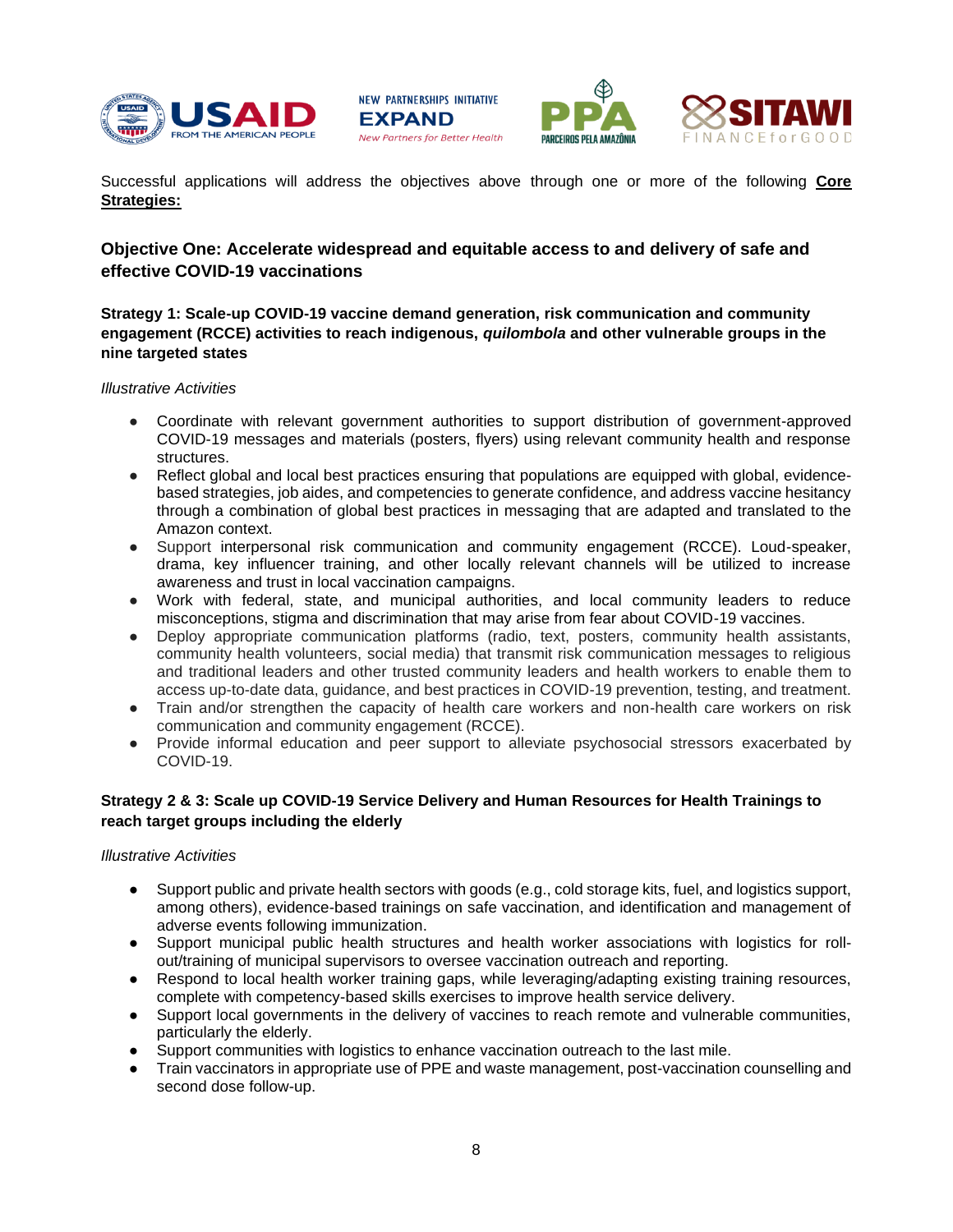







#### <span id="page-8-0"></span>**Strategy 4: Communications and Advocacy**

#### *Illustrative Activities*

- Support municipalities and emergency operations centres with strategies to help them more effectively provide trusted communications outreach to indigenous, quilombola, elderly, migrants, and other vulnerable groups.
- Inform public health structures about effective messaging, identify potential high-risk areas for infection, and provide two-way communication (rumour tracking) to allow municipal health authorities to mitigate rumours related to vaccine or COVID-19 care and treatment.
- Support vaccinators and mobilize outreach for rural areas as they provide rural health services.
- Link existing structures and fora in communities to health services and build the trust that is needed for effective vaccination and resilience of essential health services.

## <span id="page-8-1"></span>**Objective 2: Reduce morbidity and mortality from COVID-19, mitigate transmission, and strengthen health systems, including prevention, detection, and response to pandemic threats**

It will be critical to link NUPs to existing strategies, tools, approaches, and guidance, both from Brazilian Ministry of Health and Emergency COVID-19 Task forces, as well as the deep repository of online tools that have been created, vetted, and tested by USAID, WHO, Palladium's HP+ Program, UCSF, and other implementing partners.

#### <span id="page-8-2"></span>**Strategy 1: Maintaining Essential Health Services**

#### *Illustrative Activities*

- Strengthen primary health care services via training of frontline health workers with self-directed, off the shelf, rapid assessments (e.g., Hospital Equipment Assessment) and other resources such as training videos on: [oxygen therapy,](https://www.youtube.com/watch?v=0gPcis98gNM) [infection prevention control](https://www.youtube.com/watch?v=49aBLh2eGGY) and [risk communication.](https://www.youtube.com/watch?v=qhp5hUV6ixU)
- Champion mental health programming (e.g., WHO Psychological First Aid) integrated into all training for frontline and community health workers addressing COVID-19.
- Support health worker capacity with basic care guides, as well as using telehealth and/or digital platforms to engage with patients effectively (e.g., non-invasive oxygen, long COVID-19 symptoms, printed posters, and simple treatment algorithms).
- Support community health workers, on Home-Based Care for COVID-19. The digital training on pulse oximetry can be utilized to strengthen household capacity to manage illness and prevent intrahousehold infection, while knowing when and where to seek care. can be utilized to strengthen household capacity to manage illness and prevent intra-household infection, while knowing when and where to seek care.
- Carry out risk communication for COVID-19, which can include drawing on resources for behavior change for COVID-19 symptoms in malaria endemic environments, technical notes for integrating gender into COVID-19 response (including safeguarding breastfeeding during the COVID-19 pandemic), and the COVID-19 Communication Network for vetted, trusted COVID-19 messaging materials.
- Develop and/or expand existing health services, including at the facility level and/or at the community level.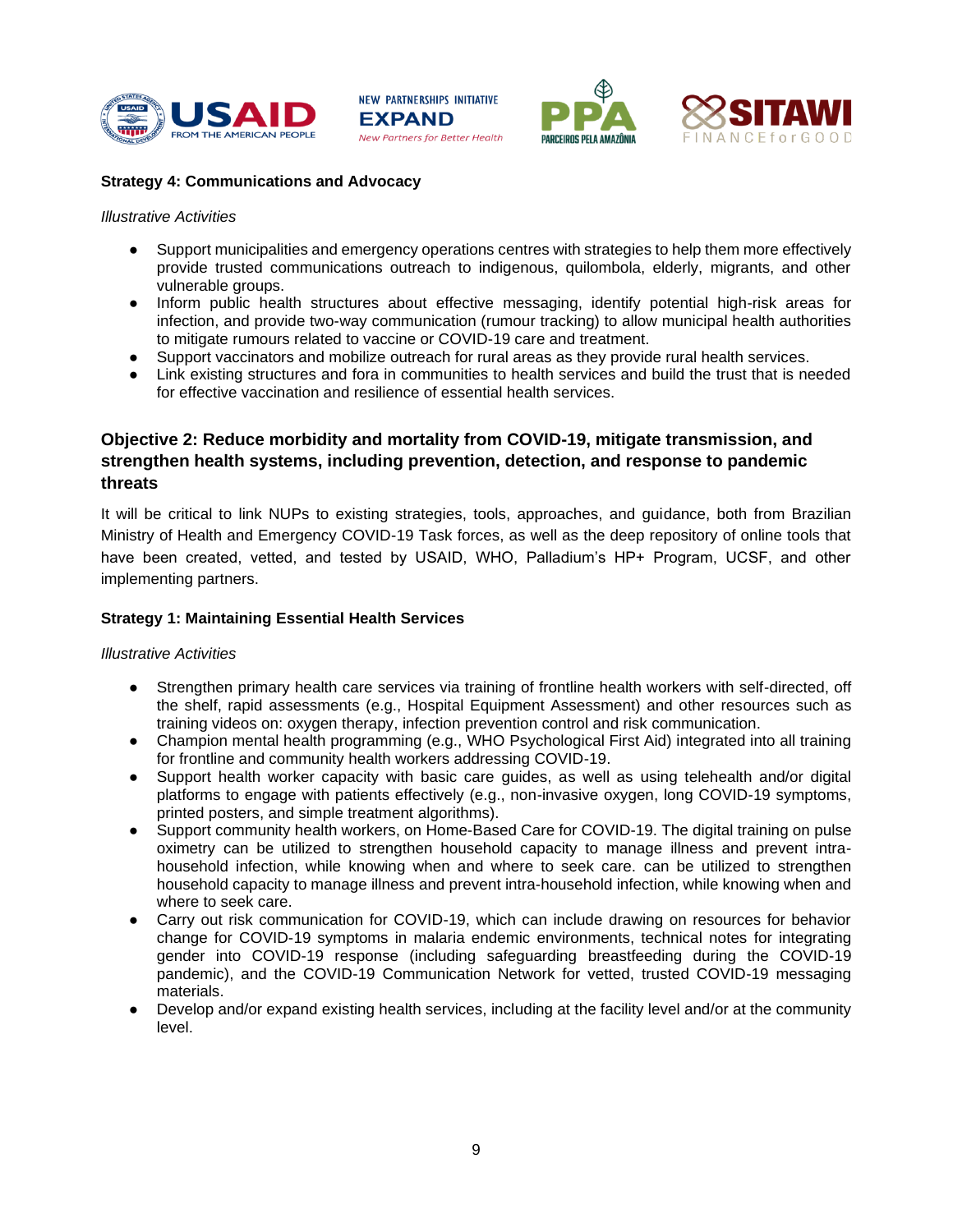







## <span id="page-9-0"></span>**Strategy 2: Scale up infection prevention control (IPC) measures to targeted populations in the nine states**

IPC is critical to preventing transmission among healthcare workers and community members. Poor IPC practices jeopardize the health and safety of patients as well as health workers. In May 2021, WHO issued a Global IPC study which stressed the need to address poor IPC practices especially in low and medium resource healthcare settings.

#### *Illustrative Activities*

- Address IPC effectively through existing videos, job aides, inputs and strategies which discuss the practical aspects of IPC such as: donning/doffing PPE, mediating common mistakes and misperceptions, prioritizing respiratory and cough hygiene while making handwashing facilities accessible between patient exams and more.
- Support healthcare providers to ensure they receive standardized, state-of-the-art IPC and WASH guidance and training that can be scaled up across primary health centers and hospitals.
- Support health facilities with IPC for COVID-19, including WASH, ventilation, patient flow, PPE donning/ doffing, cleaning, etc.
- Support continued provision of refresher training on IPC practices and the use of PPE, and on up-todate COVID-19 technical content and protocols to assess, triage, test, and treat patients as relevant to roles.
- Procure PPE, cleaning supplies, targeted training on proper ventilation, and patient flow advice to mitigate facility-based infection.
- Adopt quality improvement processes to strengthen IPC and hygiene practices, adapting and translating existing IPC training guides (e.g., HP+ Preventing the Spread of SARS-CoV-2: Practical Guide to Improve Infection Prevention Control Practices in Healthcare Settings; MOMENTUM essential IPC supplies and equipment inventory for health facilities; RISE Case Management & O2 Ecosystem Briefer, etc.) that can be tailored to the Brazilian Amazon context while protecting frontline workers and patients.
- Support and strengthen the capacity of community leaders and/or community health agents in IPC with necessary PPE and other equipment that enable them to respond to COVID-19 infections and/or support vaccination efforts by local health officials.
- Procure and donate non-medical facial masks and distribute hygiene kits to both urban and rural vulnerable populations in the Brazilian Amazon Region.

## <span id="page-9-1"></span>**Strategy 3: Surveillance, rapid response teams, and case investigation**

NUPS will work in alignment with local guidance on contact tracing and surveillance, to support local health and surveillance secretaries. This is especially important for states and municipalities neighboring other South American countries including Venezuela, Colombia, Peru, Bolivia, Suriname, Guyana and French Guiana, in addition to rural and remote areas that are not yet experiencing widespread community transmission of new variants.

#### *Illustrative Activities*

- Support state and municipal health and surveillance secretaries to carry out surveillance and increase testing and contact tracing services among vulnerable target communities in the nine Amazon States.
- Train municipal and state health staff and community health agents on surveillance and rapid response, including case investigation, contact tracing, and case finding for COVID-19.

## <span id="page-9-2"></span>**SECTION II – AWARD INFORMATION**

1. Estimate of Funds Available - Subject to the availability of funds under this RFA, one or more grants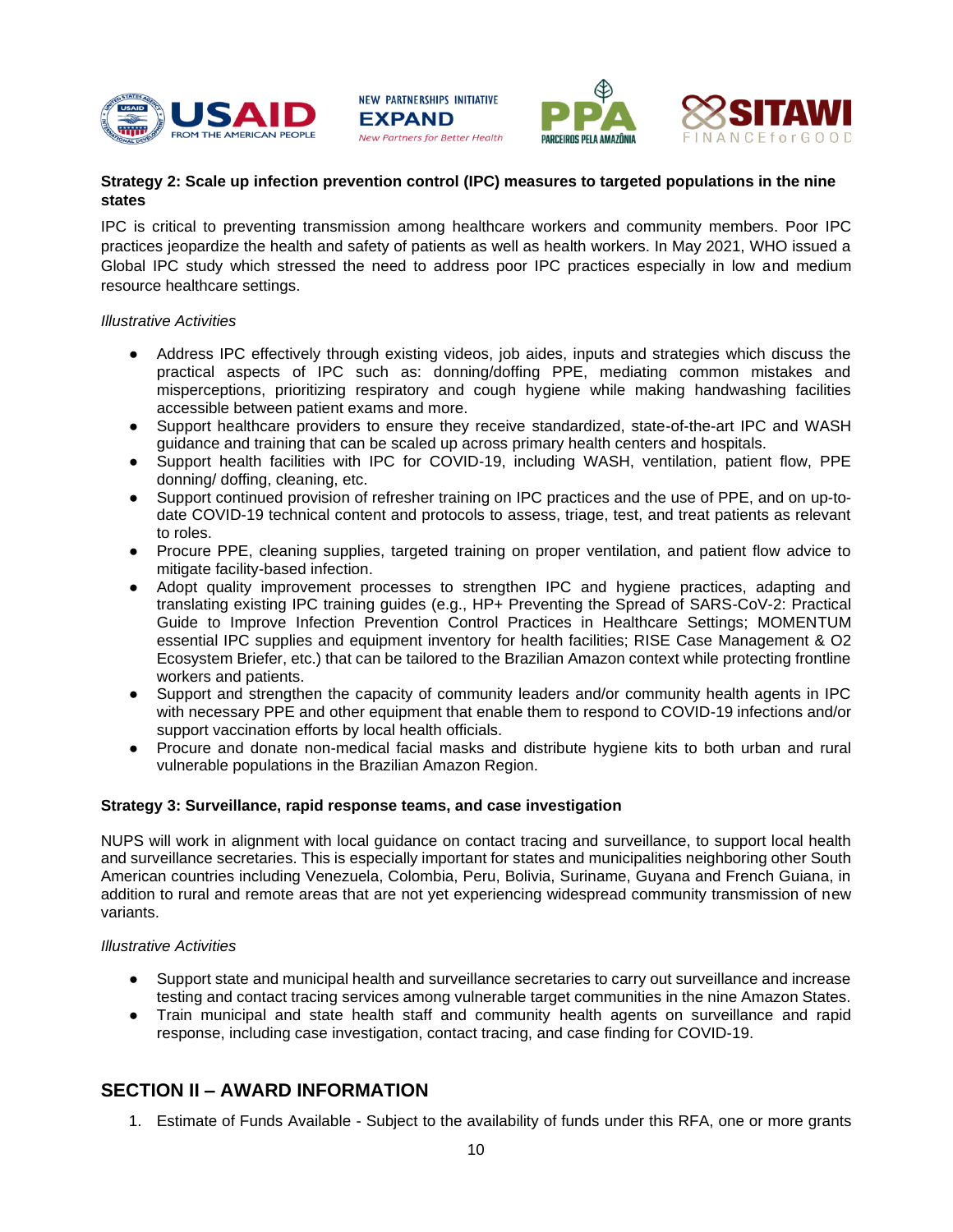







may be awarded from a minimum of USD 100,000 and up to a maximum of USD 250,000 per grant. This is approximately BRL 520,000 to a maximum of BRL 1.3 million. Applicant budgets should be presented in Brazilian Reais (BRL).

- 2. Start Date and Performance Period Awards will be granted on a rolling basis and are expected to begin as early as possible, with a performance period of up to **12 months**.
- 3. Assistance Subawards. Pursuant to Title 2 of the Code of Federal Regulations (CFR) Part 200.400 it is USAID policy not to award profit under assistance instruments. However, all reasonable, allocable, and allowable expenses, both direct and indirect, which are related to the agreement program and are in accordance with applicable cost principles (2 CFR 200 Section E for non-profit organizations and 48 CFR (Federal Acquisition Regulations) Part 31 for for-profit organizations) will be considered in establishing the final amount of the subaward.

## <span id="page-10-0"></span>**SECTION III - ELIGIBILITY REQUIREMENTS**

## Eligible Applicants

To be considered for this subaward, applicants must meet the following minimum eligibility requirements:

- Organizations must be Brazilian non-governmental or private organizations (civil society, foundations, faith-based organizations, community-based organizations or for-profit/non-profit firms) that have received less than \$25 million from USAID in direct or indirect awards over the past five years or have never been a prime (direct) awardee of USAID.
- It is desirable for applicants to bring some level of matching, leverage and/or co-investments funds, inclusive of in-kind support (preferably 1:1). Applicants should specify the cost share in the RFA Summary Budget template.
- Applicants should have the organizational capability to fully execute the proposed activities within the timeframe proposed (should not exceed 12 months).
- Should have the networks and the demonstrated successful track record of supporting vulnerable population groups within the Brazilian Amazon Region and/or territories proposed in application.
- Must have a legal bank account in operation.
- Applicants must submit up to two Reference letter(s) from other donor/ partners.
- Copy of Registration/ certificate of incorporation. Proof that the organization is registered in Brazil under relevant government regulations (as requested on Form B – Capacity Assessment).
- Submit a copy of National tax/ registration number (as requested on Form B).
- Submit a copy of Tax exemption certificate (if applicable).
- Preference will be given to organizations registered for 1+ years.
- Most recent (3 years) audit reports and/or donor financial reviews. *(If audit reports are not available, please justify in writing and present the following certificates:* Certidões negativas débitos tributários e fiscais junto aos respectivos Estados e Municípios; Certidão Negativa de Débitos relativos aos Tributos Federais e à Dívida Ativa da União (CND) *ou* Certidão Positiva com Efeitos de Negativa de Débitos relativos aos Tributos Federais e à Dívida Ativa da União (CPEND); Certificado de Regularidade do FGTS (CRF); and, Relação Anual de Informações Sociais (RAIS).

## <span id="page-10-1"></span>**SECTION IV – SUBMISSION AND APPLICATION INFORMATION**

**Point of Contact for this RFA:** [EXPAND.EOI@thepalladiumgroup.com](mailto:EXPAND.EOI@thepalladiumgroup.com) Please CC: [francia.poholchuk@thepalladiumgroup.com;](mailto:francia.poholchuk@thepalladiumgroup.com) felipe.storch@thepalladiumgroup.com; and igor.albuquerque@thepalladiumgroup.com [use subject line: RFA #2/ NPI EXPAND BRAZIL PPA Solidarity Phase 2 - NAME OF ORGANIZATION].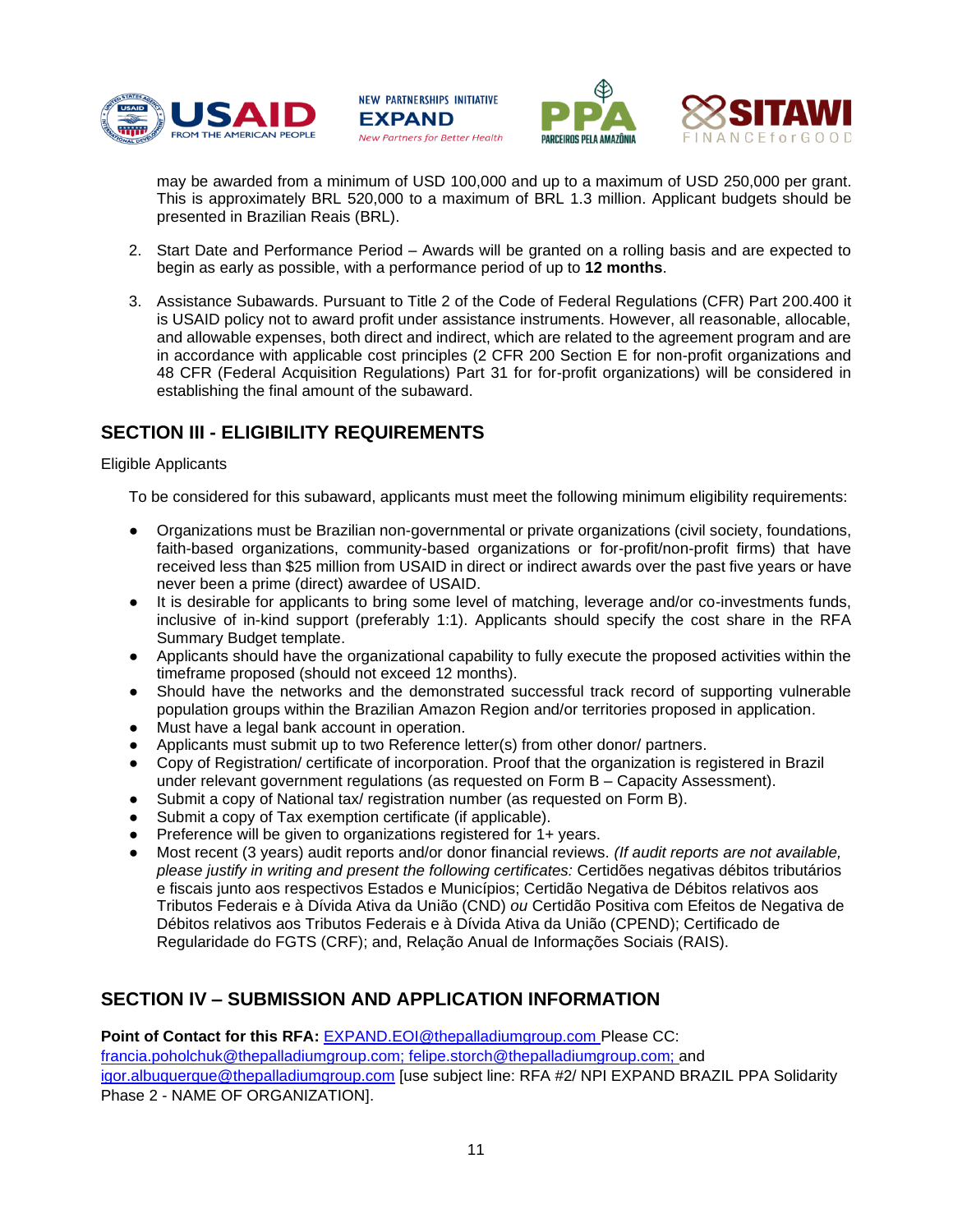







- **1) Submission Date and Time**: March 21, 2022, 11:59 pm Brasilia Standard Time.
- **2) Bidder's Conference**: Applicants will be notified of a virtual and recorded bidder's conference. This conference will give all prospective applicants an opportunity to learn about the application process, including eligibility requirements, guidance on each template provided and allow for questions and answers.

## **3) Submission Formatting**

- i. Written in Portuguese and in 12-point Times New Roman font.
- ii. Text in tables or charts may be 10-point Times New Roman font.
- iii. Narratives should be prepared in Microsoft Word or compatible equivalent with print areas set to 8.5 x 11-inch, letter-sized paper and one-inch margins, left justification and a footer on each page including a) page numbers, b) date of submission, and c) applicant name. **Please note that there is not a template for the full application technical narrative.**
- iv. Spreadsheets should be prepared in Microsoft Excel or compatible equivalent, with print areas set to 8.5 x 11-inch, letter-sized paper.
- v. Official (signed) documents, memoranda, and certifications may be submitted as Adobe PDF files; and
- vi. All applications must be sent via email to the  $EXPAND.EOI@thepalladiumgroup.com$ address. Please CC: [francia.poholchuk@thepalladiumgroup.com](mailto:francia.poholchuk@thepalladiumgroup.com) felipe.storch@thepalladiumgroup.com; and igor.albuquerque@thepalladiumgroup.com [use subject line: RFA/ NPI EXPAND BRAZIL PPA Solidarity Phase 2 - NAME OF ORGANIZATION] no later than **March 21, 2022, 11:59 pm Brasilia Standard Time**.
- vii. Faxed and hard copy applications are not acceptable.

## <span id="page-11-0"></span>**Detailed Instructions for Submission**

To facilitate the review of the applications, applications should conform to the format and templates prescribed below. Applicants are expected to review, understand, and comply with all aspects of this RFA. Failure to do so will be at the applicant's risk. Each applicant shall provide the information required by this RFA. Applications consist of two components: technical applications and cost applications. Technical applications shall demonstrate the applicant's capabilities and expertise with respect to achieving the goals of this program, and the requirements can be found in Section V – Application Review Information, 1) Evaluation Criteria. An organization may submit one or more applications in response to this RFA. These applications will be evaluated individually. Please note that eligibility to more than one FAA is dependent on the evaluation of Due Diligence, organizational capability and availability of funds, among others.

Both technical applications and cost applications should be specific, complete, and presented concisely. A lengthy application does not constitute a well-thought-out application. Applications that do not substantially meet the requirements of this RFA will not be considered for award.

The application shall be divided into the following sections, with the maximum number of pages given per section as follows:

#### **A. Application Narrative (1-page maximum – no template provided)**

1. Cover Page

## **B. Technical Narrative (5 pages maximum – no template provided)**

- 1. Organizational Capabilities
- 2. Situation Analysis
- 3. Program Objectives/Strategy, including Monitoring Evaluation and Learning (MEL) template and expected results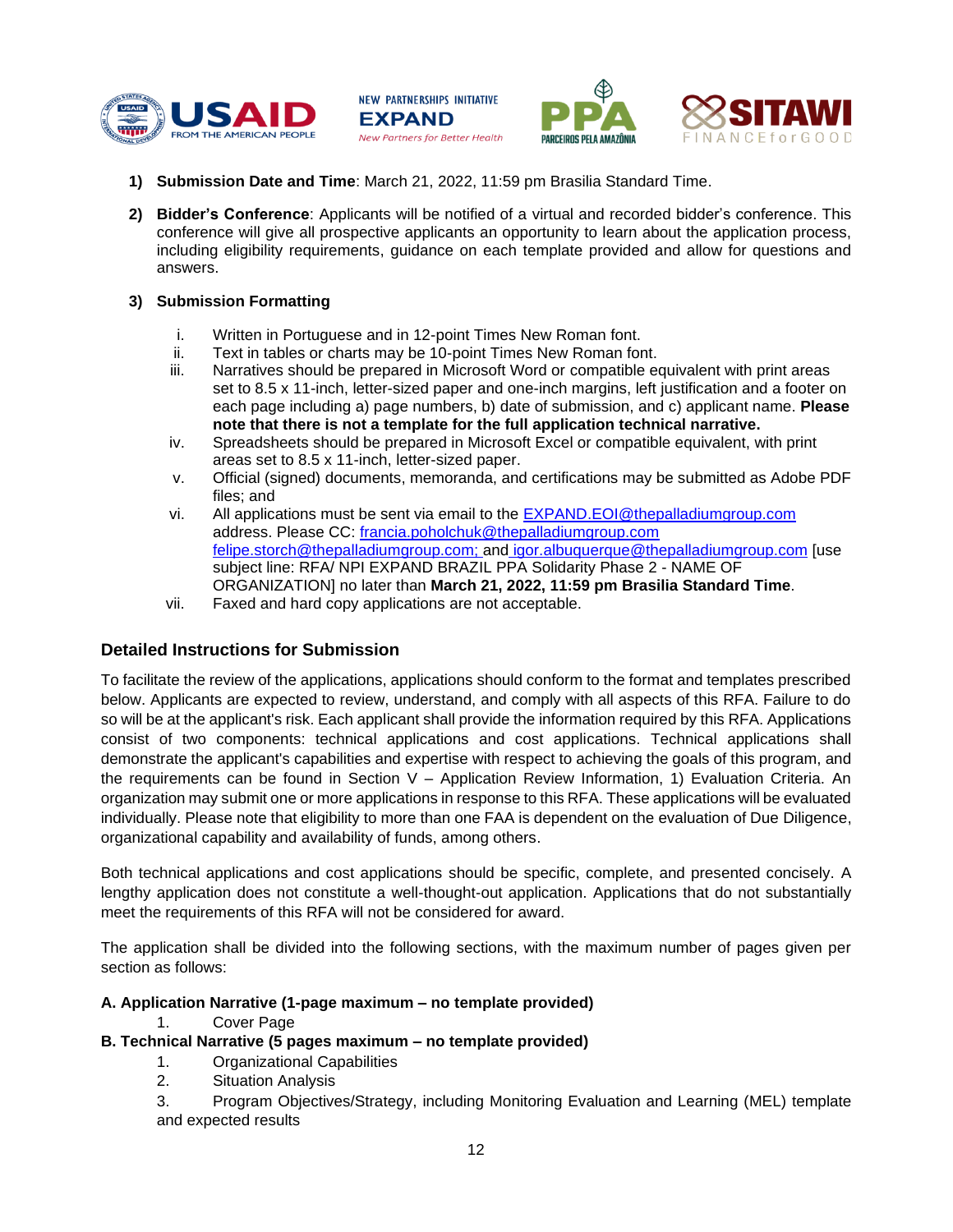







- 4. Implementation Plan
- **C. Budget Template** [Annex A provided in Excel and Word]
	- 1. Detailed Budget (no page limit)
	- 2. Summary Budget (no page limit)
	- 3. Budget Narrative (no page limit), including matching co-investments with private sector, where applicable

### **D. Annexes**

The above bullets correspond to the sections of the RFA, as described below, and constitute the general application format. The description of items to be included in the Annexes are described below.

## <span id="page-12-0"></span>**A. Application Narrative**

NPI EXPAND does not have a template for the Application Narrative. Please use a Word document or similar and follow the instructions below. The Application Narrative should have the following:

## **a) Cover Page (1 page maximum)**

- o The names of the organizations/institutions involved in the proposed application. Proposed subawardees are to be listed separately, including a brief narrative describing the unique capacities/skills being brought to the program by each. Any application including sub-awardees must be described within the set page limits for all sections.
- $\circ$  Include information about a contact person for the prime applicant, including this individual's name (both typed and his/her signature), title or position with the organization/institution, address, and telephone and e-mail address. Applicants are to acknowledge whether the contact person is the person with authority to contract for the Applicant, and if not, that person should also be listed.
- $\circ$  Label the strategic areas(s) to be addressed by the application (from the two objectives mentioned in the RFA) and the targeted Amazon Region state(s) of the proposed activities.
- o Include the target geography, including a list of municipalities targeted, and, when applicable, names of the protected areas (indigenous territories, quilombola territories, and/or conservation units).

## **b) Technical Narrative (5 pages maximum)**

The Technical Narrative should have the following:

- a) **Organizational Capabilities (estimated one page):** applicants must provide evidence of technical and managerial capacity to carry out the work, including experience working in the Brazilian Amazon region, with traditional and indigenous communities and/or other vulnerable target communities, cooperatives and associations, their sectoral capacity for their proposed action (whether within the organization or through partnerships), and the grant management capacity needed to carry out the work. Information in this section may include a brief description of the organization's history/expertise in the proposed states/municipalities of operation and any previous experience with specific work that is being requested in Objectives 1 and 2 of this RFA.
- b) **Situation Analysis (estimated one page or less)**: describe the situation, challenges, opportunities, and needs related to COVID-19 in the proposed geographic area(s) where the applicant proposes to work. Include the description of the population (vulnerability of target population, anticipated number of people that may benefit from the proposed intervention). This section should demonstrate a clear understanding of the local needs, cultural norms, and how to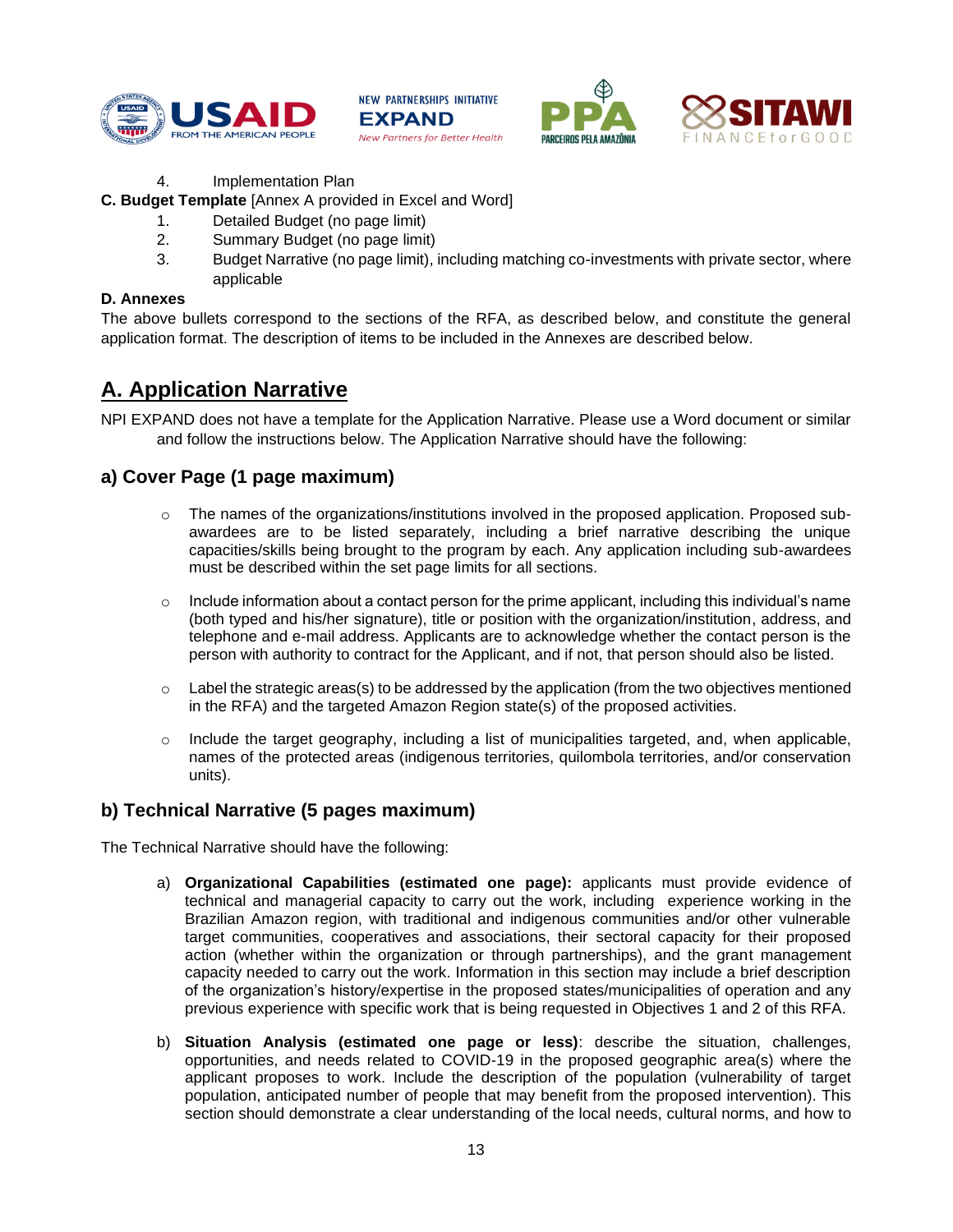







best serve target populations, particularly in relation to the objectives proposed in this RFA. This should include a description of how the activities will complement (and not duplicate) other COVID-19 efforts/ activities in the targeted States or municipalities.

c) **Program Objectives/Strategy and Expected Results (estimated 3 pages)** - applications should identify the project goals, objectives, and activities. The application must identify which of the two objectives and strategies outlined it contributes to and how. A detailed description of the proposed activities is necessary. A description of proposed demographic and geographic targets including key beneficiaries, with a proposed approach to meet their needs, is required. Where applicants will work in indigenous, quilombola or other traditional communities, a clear description of precautions and how government protocols will be followed must be included. For projects directly supporting hospitals, clinics or health services, a clear description of how the project collaborates effectively with health officials is required. The project description should include expected results of the grant.

The application should include a partnership approach with a focus on matching investments, where applicable. The applicant should also identify how proposed activities are aligned with national, state or local priorities, the PPA and/ or USAID Brazil priorities.

Applicants should briefly describe their protocols for protecting project staff, partners, and beneficiaries from COVID-19 throughout project implementation.

d) **Implementation plan** (**No more than 1 page, using the Attached Annex B template**) – applications must describe the steps that will be taken to carry out the proposed strategies within the proposed timeframe. As noted in the implementation timeline, program photos and success stories will be required as part of the regular reporting process.

## <span id="page-13-0"></span>**B. Summary Budget**

Please use both the Excel Annex A - Budget Template and Word Annex A – Budget Narrative. Applicants must include the following line items in the Budget Summary:

- 1. Cost of headquarters and field personnel.
- 2. Cost of transport, storage, and handling.
- 3. Cost of travel (Brazil only).
- 4. Direct costs;
- 5. Indirect costs Applicants must include substantiating documentation. In accordance with 2 CFR 200.414, eligible applicants may choose to apply a maximum of 10 percent *de minimis* indirect rate (of the total budget request) to their Modified Total Direct Costs. Applicants must include substantiating documentation. In accordance with 2 CFR 200.414, eligible applicants may choose to apply a maximum of 10 percent *de minimis* indirect rate (of the total budget request) to their Modified Total Direct Costs.
- 6. Budget Narrative applicants must submit an accompanying budget narrative detailing the basis of estimates for the costs, for example certifying that the salaries to be paid to the personnel are the current salaries, which the personnel have received for the last 12 months. Budget narrative should include proposed leverage, co-investments, matching, cost-share or other support for the activities proposed.
- 7. No profit/ fee will be paid or considered under any resulting award.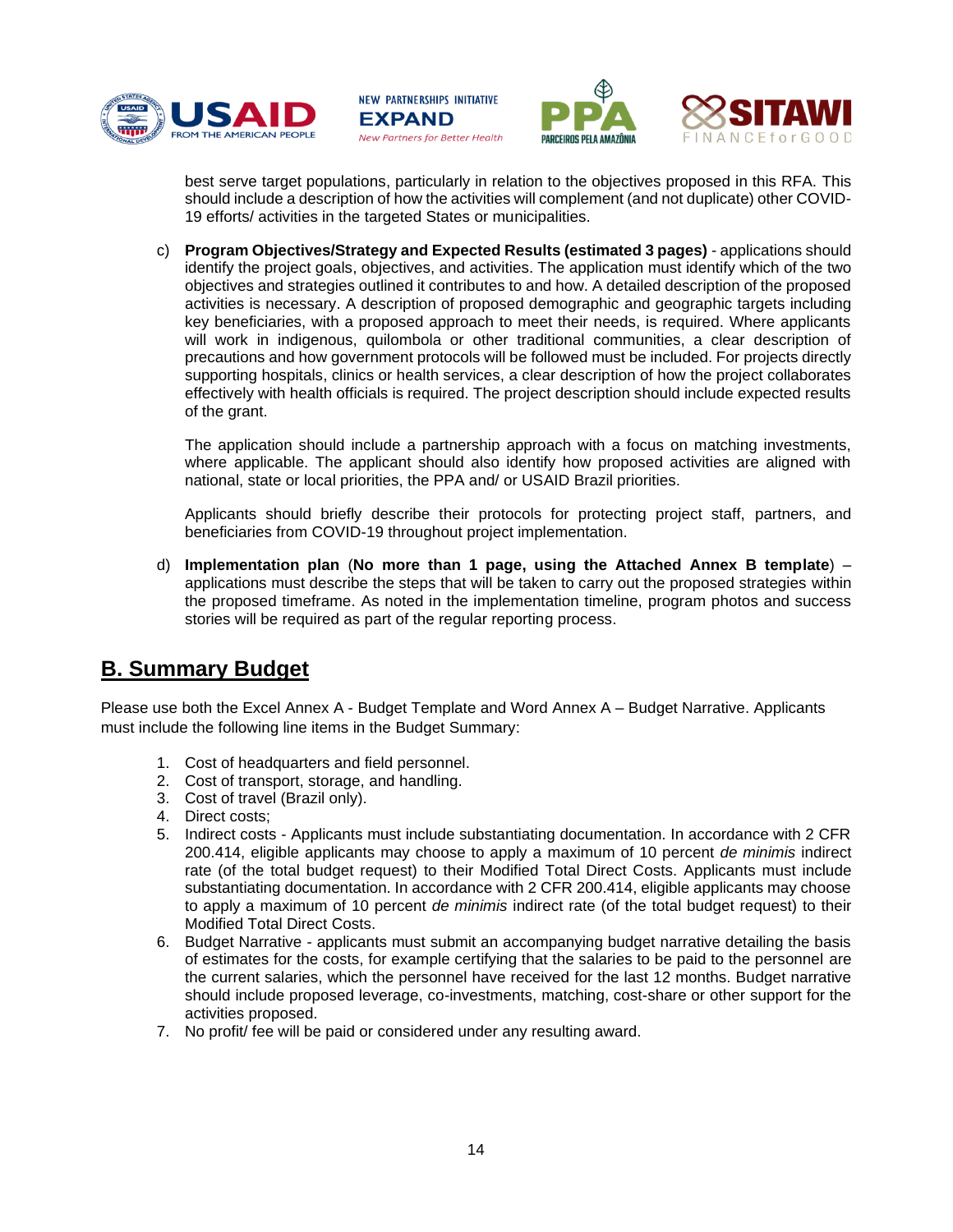







## <span id="page-14-0"></span>**Application Annexes**

All applicants are required to complete and return the following templates (attached) as part of their application below. No other Annexes will be reviewed.

| Annex A | Budget with narrative (using the Template provided with this RFA)                                                                                                                                                                                                                                                                                                                                                                                                                                                                                                                                                                                      |
|---------|--------------------------------------------------------------------------------------------------------------------------------------------------------------------------------------------------------------------------------------------------------------------------------------------------------------------------------------------------------------------------------------------------------------------------------------------------------------------------------------------------------------------------------------------------------------------------------------------------------------------------------------------------------|
| Annex B | Implementation Plan                                                                                                                                                                                                                                                                                                                                                                                                                                                                                                                                                                                                                                    |
| Annex C | Risk Assessment & Due Diligence Questionnaire(s)<br>Risk Assessment<br>Form A: Due Diligence<br>Form B: Capacity Assessment<br>Form C: Past Performance Report<br>Form D: Anti-Corruption Questionnaire<br>These templates will be provided by Palladium NPI EXPAND. It relates to<br>proposed modalities and relevant mitigation measures.<br>the<br>- The<br>assessment should examine potential risk related to fraud, corruption and<br>mismanagement. Applicants should demonstrate that due consideration<br>has been given to ensuring the security and protection of all participants,<br>including staff, partners, beneficiaries and others. |

- Applicants will be required to submit a copy of their accounting manual, compensation and personnel policies, travel policies, and procurement policies. In the event that the applicant does not have any of the above operational requirements, creation of these will be expected as deliverables in the first milestone in the workplan.
- Certain documents are required to be submitted by the applicant in order for the PPA Solidarity Grants Evaluation Committee (GEC) to make a determination of responsibility. Applicants shall submit any additional evidence of responsibility to support this determination. The information submitted should substantiate that the applicant:
	- $\circ$  Has adequate financial, management, and personnel resources and systems, or the ability to obtain such resources, as required during the performance of the award.
	- $\circ$  Has the ability to comply with the award conditions, taking into account all existing and currently prospective commitments of the applicant, non-governmental and governmental.
	- o Shall submit any additional evidence of responsibility, as requested, to support the determination pertaining to adequate financial, management, and personnel resources and systems; ability to comply with the award conditions; satisfactory record of performance, integrity, and business ethics; and/or qualifications and eligibility to receive a grant under applicable laws and regulations.
	- o Has a satisfactory record of integrity and business ethics (e.g. code of conduct or ethics manual).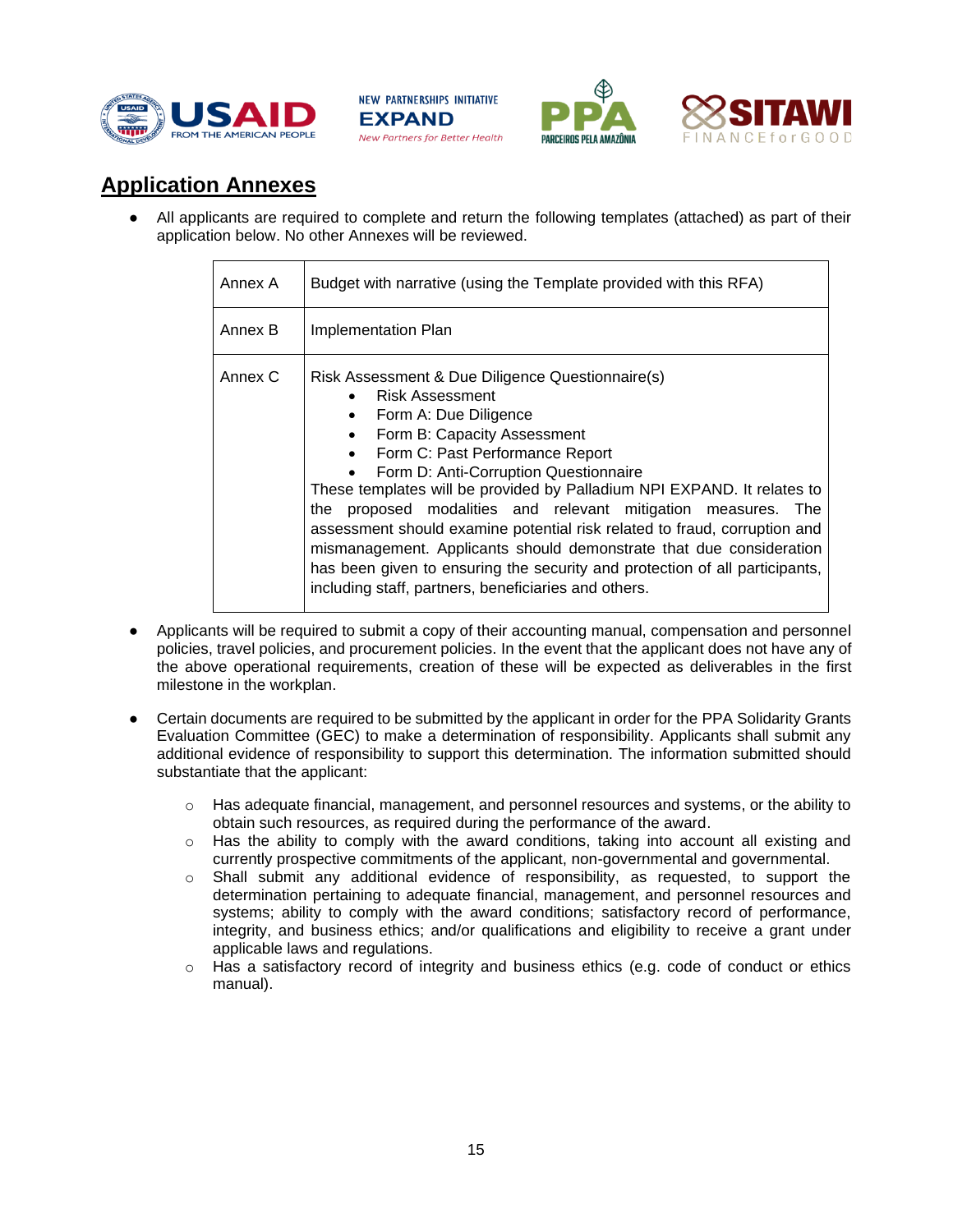







## <span id="page-15-0"></span>**SECTION V. - APPLICATION REVIEW INFORMATION**

## <span id="page-15-1"></span>**Merit Review Criteria**

Technical applications and cost applications of each application will be reviewed separately. The technical application will be evaluated in accordance with the Merit Review Criteria set forth below. Thereafter, the cost application of all applicants submitting a technically acceptable application will be reviewed for general reasonableness, allowability, and allocability in accordance with applicable cost principles (2 CFR 200 Part E for non-profit institutions and FAR 31 for for-profit companies). To the extent that they are necessary (if award is not made based on initial applications), negotiations and/or interviews will then be conducted with all applicants whose application, after discussion and negotiation, has a reasonable chance of being selected for award. Awards will be made to eligible, responsible applicants whose applications offer the greatest value, cost-effectiveness, and other factors considered. After it is determined that the minimum eligibility requirements have been met, the Technical Evaluation Committee will evaluate applications according to criteria described below.

| <b>Merit Review Criteria</b>                                                     | <b>Maximum</b><br><b>Possible Points</b> |
|----------------------------------------------------------------------------------|------------------------------------------|
| A. Organizational Capabilities                                                   |                                          |
| Experience with Amazon region                                                    |                                          |
| Experience with traditional and indigenous communities and/or                    |                                          |
| other vulnerable targeted communities                                            | 30                                       |
| Sectoral capacity for their proposed action (whether within the<br>$\bullet$     |                                          |
| organization or through partnerships)                                            |                                          |
| Grant management capacity                                                        |                                          |
| <b>B. Situation Analysis</b>                                                     |                                          |
| Clear understanding of the local needs, cultural norms, and how to               |                                          |
| best serve target populations                                                    | 15                                       |
| Clear analysis of context/ situation/ issues in relation to the RFA<br>$\bullet$ |                                          |
| objectives and strategies addressed in application                               |                                          |
| C. Program Objectives/Strategy                                                   |                                          |
| Technical soundness to meet at least one of the two Objectives                   |                                          |
| Technical soundness to meet beneficiary communities<br>$\bullet$                 |                                          |
| Partnership/matching investments<br>$\bullet$                                    | 25                                       |
| Draft MEL approach with expected impact and targets<br>$\bullet$                 |                                          |
| Where applicable, alignment with Brazilian Federal Government <sup>1</sup> ,     |                                          |
| state or local objectives, PPA and/ or USAID/Brazil priorities                   |                                          |
| D. Implementation Plan                                                           | 15                                       |
| Clear plan to implement up to a maximum of 12 months                             |                                          |
| E. Cost Effectiveness/Realism                                                    | 15                                       |
| <b>Total Possible Points</b>                                                     | 100                                      |

## <span id="page-15-2"></span>**Review of Cost Application**

The cost application will be reviewed if the technical application is acceptable within the criteria listed above. The cost applications will be reviewed to determine if costs are reasonable, allocable, and allowable. If an application is recommended for award following the technical review, Palladium on behalf of PPA Solidarity

<sup>&</sup>lt;sup>1</sup> must be in cooperation, communication, collaboration, and complying with guidelines that GOB has issued for working with health issues and/or indigenous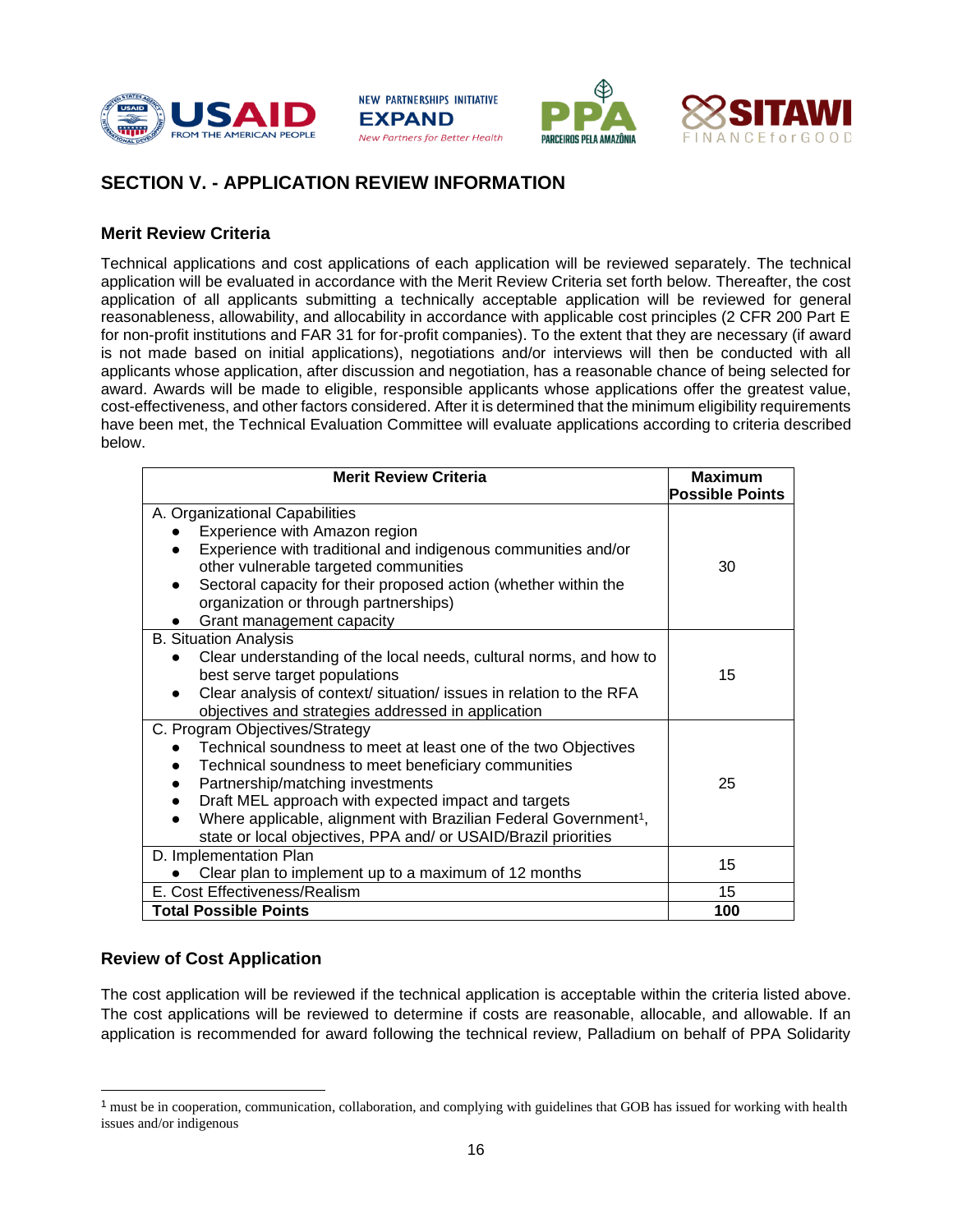







may choose conduct cost negotiations. Costs will be reviewed for cost reasonableness, allowability, allocability, adequacy of budget detail, and financial feasibility.

## <span id="page-16-0"></span>**Review and Selection Process**

After initial selection, the apparent successful applicant(s) will be asked to provide additional information pertaining to any application concerns. This information will be used to make a determination before a grant is issued. The Technical Evaluation Committee shall make the final selection.

Applicants will receive one of three determinations: a) accepted, b) requires further clarification, or c) does not meet eligibility requirements. Applicants receiving a positive determination, will work with the partnership to establish milestones upon which payments will be made.

Applications that require further clarification may be required to work with Palladium to provide further information to support the review process. Milestones would also be developed with the applicant at this stage for review by the Technical Evaluation Committee. Applicants that receive questions and support in responding to those questions will still be subject to a formal review from the Technical Evaluation Committee and are not guaranteed a positive determination. Applicants evaluated as ineligible will not receive further technical assistance in support of their application.

## <span id="page-16-1"></span>**SECTION VI - AWARD ADMINISTRATION**

- 1. Successful applicants will be awarded Fixed Amount Award(s) with specific and defined elements, based on a reasonable estimate of the actual cost of the overall effort defined through milestones.
- 2. It is essential that 1) the program scope is specific and 2) adequate cost, historical, or pricing data is available to establish a FAA with assurance that the recipient will realize no increment above the actual cost. Palladium pays the recipient a set amount (predetermined) when it verifies and approves an accomplished milestone.
- 3. ADS 303mat, Standard Provisions for Fixed Amount Awards to Nongovernmental Organizations will apply.
- 4. Reporting: The Grantee will be required to submit monthly progress reports through the life of the grant.
- 5. Reporting: Grantees will be required to submit brief progress reports on a monthly basis which track agreed upon indicators established in the Monitoring and Evaluation Plan (MELP). These monthly reports will be emailed to Palladium/NPI EXPAND and use a simple Monthly Report Template to be provided by Palladium at the beginning of the project. The types and frequency of financial and programmatic reports will be consistent with the type of grant (FAA). Additionally, NPI EXPAND will have periodic calls with the Grantee to discuss progress on implementation, specific milestones and/ or monitoring of indicators.
- 6. Palladium will develop and provide a template to successful applicants detailing instructions for how the grantee should ensure environmental soundness and compliance in design and implementation when required by the **22 CFR 216** determination.

In accordance with 22 CFR 216 Palladium/NPI EXPAND received an Initial Environmental Examination Categorical Exclusion. Should the activities described within RFA Number 217773/LR/COVID/RFA/01 not fall within the Palladium/NPI EXPAND Initial Environmental Examination Categorical Exclusion, Palladium/NPI EXPAND will complete the Environmental Review form and issue an Environmental Mitigation and Monitoring Plan for the COVID-19 Activities under RFA Number 217773/LR/COVID/RFA/01.